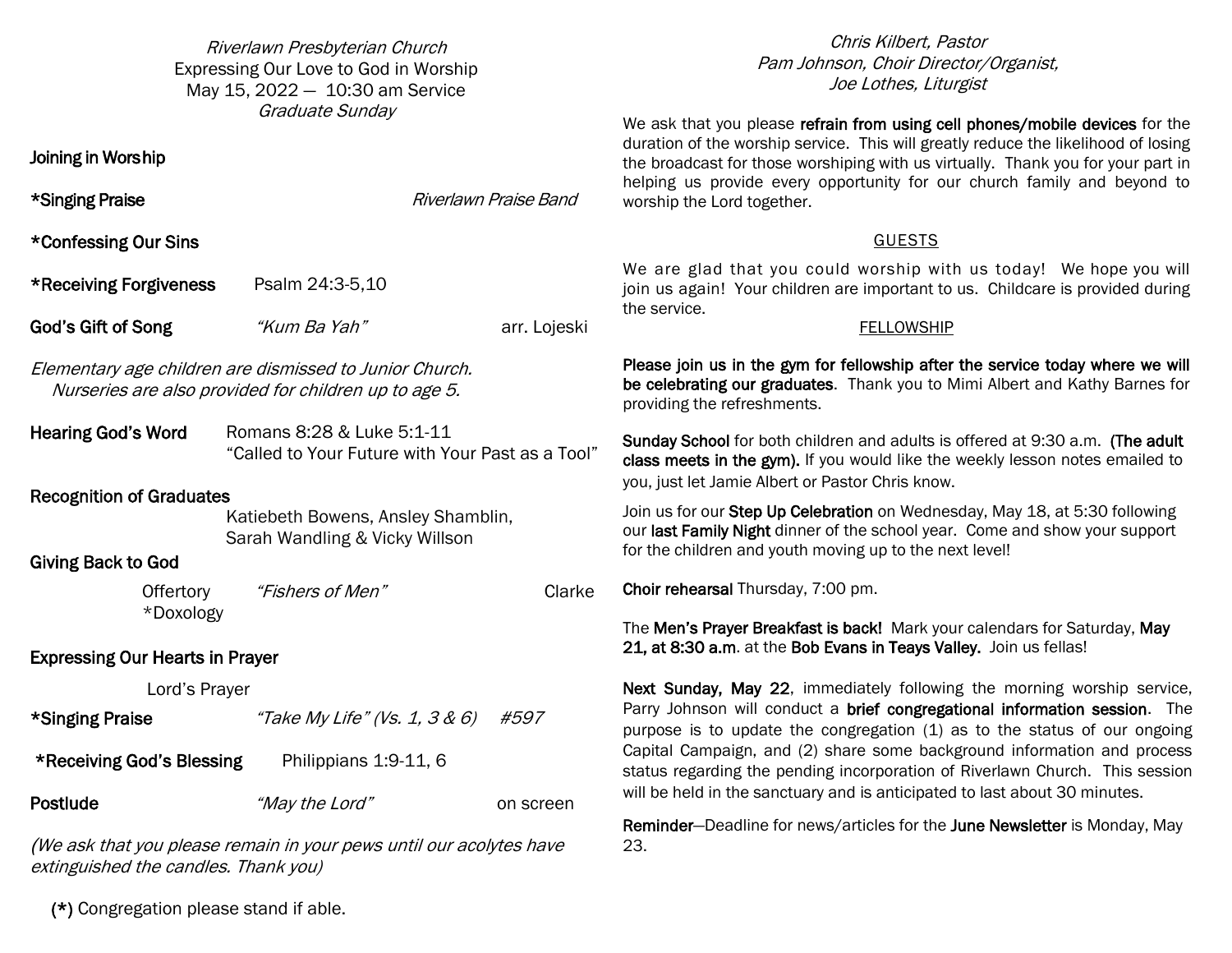Riverlawn Presbyterian Church strives to:

Purge ourselves of pride by focusing on glorifying God Teach the truth through fellowship & discipleship Demonstrate a life of love through service to others Share the gospel of Jesus Christ with those in need

Purge Pride, Teach Truth, Live Love

May 15 - Fifth Sunday of Easter: Read Psalm 148. The Psalmist calls on all of creation to praise the Lord. Where have you seen God's wonder in nature recently?

> JUNIOR CHURCH Today-Beckie Croghan Next Sunday-Susan Bryan

BUILDING SECURITY CHECK This week-Pat Croghan Next week-Ron Claar

AFTER-CHURCH LOCK-UP May-Mary Reppert June-Ann Cox

## PRAYER CONCERNS

Chuck Miller, Becky Miller and the Miller family; Jane Lothes; JB Recknagel; William Summerbell (Nikole Kilbert); Grace Summerbell (Joanna Keller); Casey Stribling; Rachel Cottrill; Anita Reed (Steve & Linda Wilson); Fred Giersch; Dawnetta Cook; Roger Cobb; Lakyn Kilbert; Janette (Mimi Albert); David Blevins (Donald & Sherry Marcum); Linda Means; Dave and Joyce Ryan; Janet Young; Charlie Kellam; Mick Hughes (Caroline Dodrill); and for the Global Church that we may embody the gospel to all.

Prayer list for churches of WV Presbytery and our Nyeri partnership church of the week of May 15-Church: Kiagonde; Parish: Kagumo; Zion Presbyterian Church, Helvitia; Bates Memorial Presbyterian Church, Huntington.

# RIVERLAWN PRESBYTERIAN CHURCH

2008 Pennsylvania Avenue St. Albans, WV 25177 Phone (304-727-8872) www.riverlawnchurch.org Facebook: Riverlawn Church SA 10:30 am Worship Service